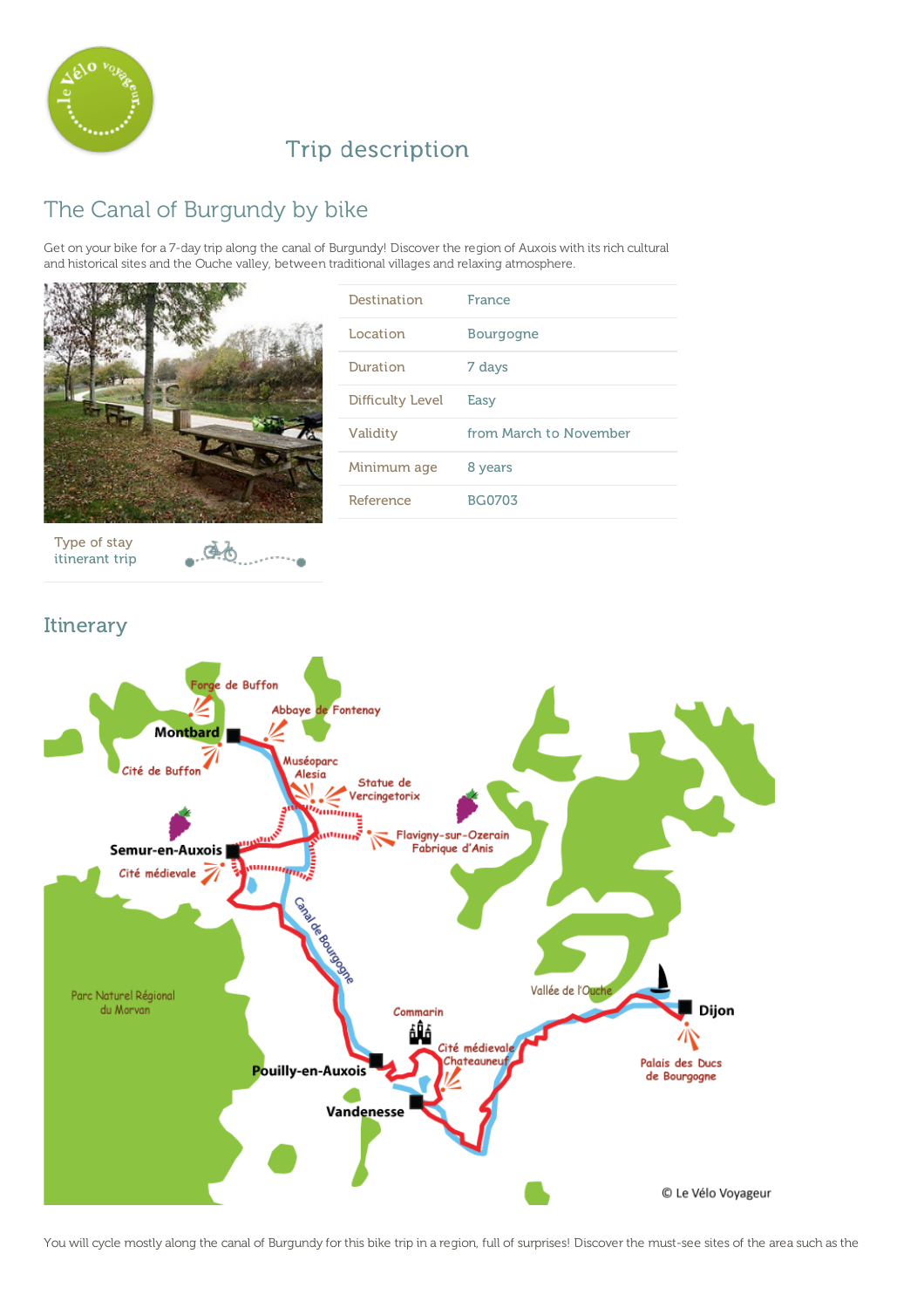$Y$  will cycle mostly along the canal of  $\mathcal{B}$  surprises! Discover the must-see sites of the area such as the area such as the area such as the area such as the area such as the area such as the area such as the area s abbey of Fontenay, the castle of Commarin or the battle site of Alesia between the Gauls and Romans. On your own pace, explore the traditionals hamlets of Semur-en-Auxois, Châteauneuf or Flavigny-sur-Ozerain and ride through the locks of the canal enjoying a view over the countryside.

These biking holidays start in Montbard, the city of Buffon and end in Dijon, the city of a hundred churches. You will have all the time to enjoy the heritage and the art of life of the region with its wines and local specialities!

|                                                                                      | Day 1 |                                                                                                                                                                                                                                                                                                                                                                                                                                                                                                                                                     |
|--------------------------------------------------------------------------------------|-------|-----------------------------------------------------------------------------------------------------------------------------------------------------------------------------------------------------------------------------------------------------------------------------------------------------------------------------------------------------------------------------------------------------------------------------------------------------------------------------------------------------------------------------------------------------|
| <b>Arrival in Montbard</b>                                                           |       | Welcome in the city of Buffon, a famous French naturalist! Montbard is a lively cultural and<br>historical city you can explore at your own pace. You meet the canal of Burgundy : your<br>travel companion for this adventure!                                                                                                                                                                                                                                                                                                                     |
|                                                                                      | Day 2 |                                                                                                                                                                                                                                                                                                                                                                                                                                                                                                                                                     |
| <b>Montbard - Semur-en-</b><br>Auxois<br><b>Bike</b><br>28km<br>Bicycle path         |       | Get on your bike to ride along the canal of Burgundy with a view over the countryside!<br>Today, you will discover some of the most impressive tourist sites. To learn more about<br>the history of the region, you can visit the Forge of Buffon, an industrial work of art. For<br>history buffs, do not miss the Abbey of Fontenay, the oldest Cistercian abbey preserved in<br>the world and listed in the UNESCO world heritage. You leave the canal in Pouillenay to<br>reach the medieval city of Semur-en-Auxois.                           |
|                                                                                      | Day 3 |                                                                                                                                                                                                                                                                                                                                                                                                                                                                                                                                                     |
| Loop tour Semur-en-<br>Auxois<br><b>Bike</b><br>46km<br>Countryside roads            |       | After strolling into the lively streets of Semur, you board for a journey through time and<br>space in Alesia region, which is famous for beeing the battle site between the Gauls and<br>Romans. The park-museum and the statue of Vercingetorix will certainly remind you the<br>comic books with Astérix and Obélix. The adventure goes on in the hamlet of Flavigny-<br>sur-Ozerain and its famous anis factory, a perfect place for food-lovers! Then, you reach<br>back the canal and its quiet banks before getting back to Semur-en-Auxois. |
|                                                                                      | Day 4 |                                                                                                                                                                                                                                                                                                                                                                                                                                                                                                                                                     |
| Semur-en-Auxois -<br><b>Pouilly-en-Auxois</b><br><b>Bike</b><br>42km<br>Bicycle path |       | Say goodbye to the historical capital of Auxois region and ride through small countryside<br>roads of Burgundy. In Pont-et-Massène, swim into the lake to cool down before cycling<br>along the Armançon river. The canal of Burgundy is here. You arrive in Pouilly-en-Auxois,<br>a perfect nautical place to discover and enjoy the specialities of the area.                                                                                                                                                                                     |
|                                                                                      | Day 5 |                                                                                                                                                                                                                                                                                                                                                                                                                                                                                                                                                     |
| Pouilly-en-Auxois -<br>Vandenesse-en-Auxois<br><b>Bike</b><br>23km                   |       | For this short step, you will enjoy plenty of tourist and cultural sites you can discover at<br>your own pace. In Commartin, you will admire the architecture of the 14th century castle<br>with all pieces of preserved traditional furniture. In Châteauneuf, listed as most beautiful<br>village of France, stroll into the medieval streets before exploring the castle and its<br>exhibitions. Unless you prefer to relax onto the beach of the lake of Panthier and taste a<br>delicious wine of the region?                                  |

Countryside roads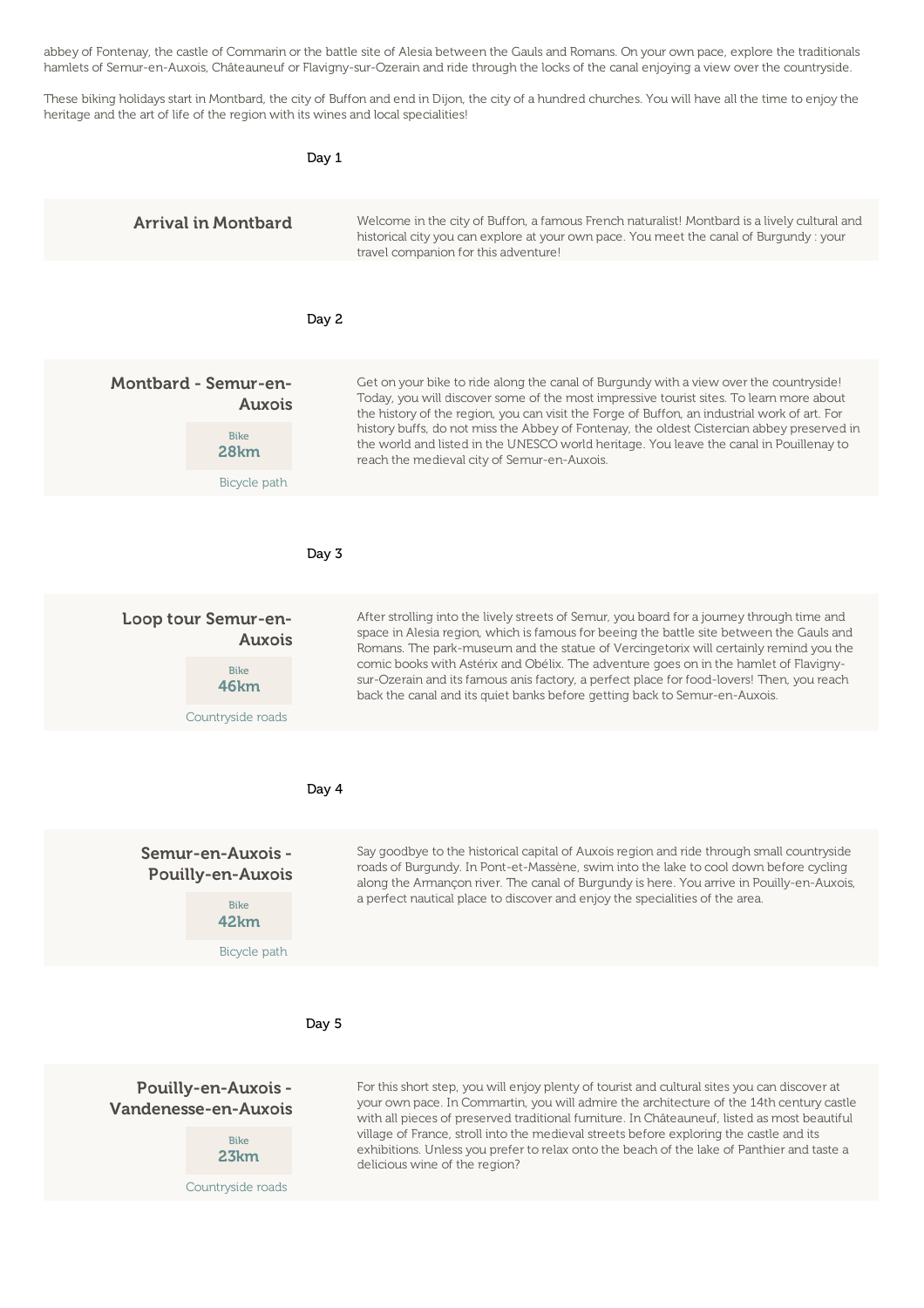| Vandenesse-en-Auxois -<br>Dijon |                     | It is time to say goodbye to Auxois region and hello to the valley of Ouche! You ride along<br>the peaceful canal of Burgundy and discover typical hamlets. Take the time to taste the<br>regional products and make a stop around one of the lively lock. After passing the lake of                                                                                                                                                            |
|---------------------------------|---------------------|-------------------------------------------------------------------------------------------------------------------------------------------------------------------------------------------------------------------------------------------------------------------------------------------------------------------------------------------------------------------------------------------------------------------------------------------------|
|                                 | <b>Bike</b><br>52km | Kir, where you can swim or look at the sailing boats, you arrive in Dijon. Enjoy the typical<br>art of living and do not miss the visit of the palace of the Dukes of Burgundy.                                                                                                                                                                                                                                                                 |
|                                 | Bicycle path        |                                                                                                                                                                                                                                                                                                                                                                                                                                                 |
|                                 |                     | Day 7                                                                                                                                                                                                                                                                                                                                                                                                                                           |
|                                 | Dijon               | Described as the "city with the hundred bell towers" by François 1er, Dijon was the capital<br>of the powerful Dukes of Burgundy. The city has inherited architectural gems such as the<br>Palace of the Dukes of Burgundy, Notre Dame church with its famous carved owl or the<br>mansions of the old city center. Dijon is also well-known for its food specialties such as<br>gingerbread, mustard, blackcurrant liquor or nonette (pastry). |

## Accommodation

# Category A

You'll enjoy staying in these clean and cozy 2-3 Star hotels that give you a pleasant rest after your day biking. Breakfast is included when you spend the night in these friendly and family-run hotels.



\* Example of the type of accommodation



You'll get a good night's sleep staying in these 2 or 3-Star hotels or Bed and Breakfasts. All properties have been selected for their cleanliness, style and the friendliness of the staff. Some pieces of accomodation have a swimming-pool. A hearty breakfast is included!

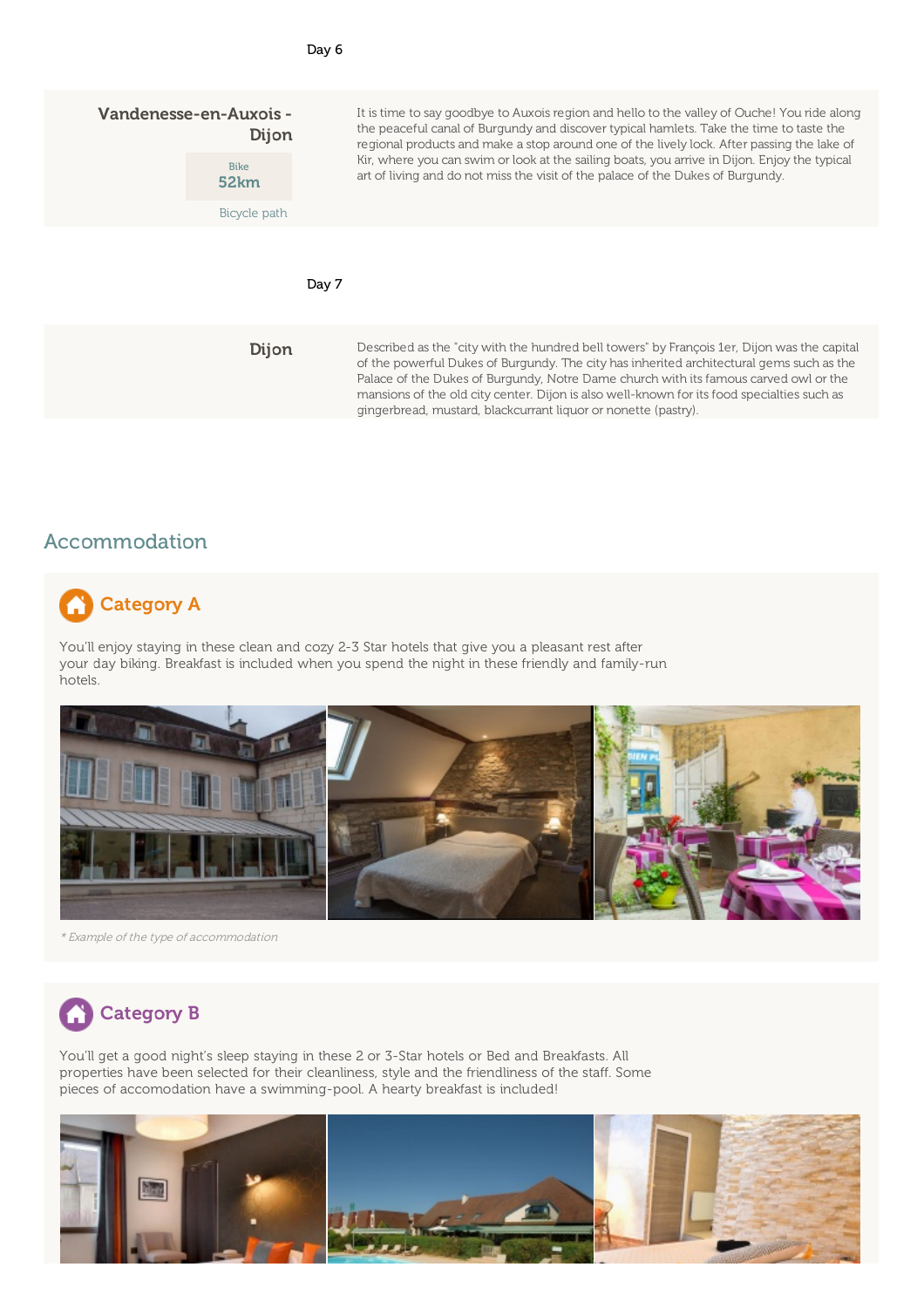

## Practical information

### To get to departure point:

#### By plane: flight to Paris, then train to Montbard.

By train: TGV (fast trains) from Paris Lyon station or TER (regional train) from Paris Bercy station. The duration of the trip varies from 1h00 to 2h30. To plan your trip, <https://en.oui.sncf/en/>

#### Parking

If you drive to Montbard, you can park your car for free in an open car park located in the city center. The location and contact details of the car parks will be given in your travel documents.

#### To get back to starting point (Dijon-Montbard) :

Regional trains take you back to your starting point from Dijon if you wish (about 40 min). They are accessible without booking in advance and bicycles are free. You have to buy your ticket on spot (full rate €7.5/adult). There are several trains per day. You will find the timetable in your travel documents.

#### Meeting time:

The first day is an arrival day without cycling. You arrive whenever you want depending on from where you come. Please note that rooms are usually available in the middle of the afternoon depending on your accommodation. We thank you to advise us if you plan to arrive late.

-

## Price description

| Category A<br>Double room fare                                                                                                                                                                                                                                                                                                                                             | 799 $\epsilon$ /pers      |
|----------------------------------------------------------------------------------------------------------------------------------------------------------------------------------------------------------------------------------------------------------------------------------------------------------------------------------------------------------------------------|---------------------------|
| 6 nights in $**/***$ hotels<br>6 breakfasts<br>5-day rental of a fully-equipped bike (saddle bags, locks, toolkit)<br>luggage transport from your accomodation to the next one<br>a road book with maps and descriptions of the routes<br>the delivery and return of the bikes<br>local visitors' taxes<br>sending charge of the travel documents in France<br>7/7 hotline |                           |
| Half-board                                                                                                                                                                                                                                                                                                                                                                 | $27 \text{ } \in$ /dinner |
| Single occupancy extra                                                                                                                                                                                                                                                                                                                                                     | $33 \notin /$ night       |
| High season extra (*)                                                                                                                                                                                                                                                                                                                                                      | 40 €/pers                 |
| Extra night in Montbard                                                                                                                                                                                                                                                                                                                                                    | $58 \text{ E/pers}$       |
| Extra night in Dijon                                                                                                                                                                                                                                                                                                                                                       | $43 \in$ /pers            |

#### Category B

Double room fare

6 nights in \*\*/\*\*\* hotels or bed & breadfasts. Some pieces of accomodation have a swimming-pool. 6 breakfasts

5-day rental of a fully-equipped bike (packs, helmets, locks…)

luggage transport from your accomodation to the next one a road book with maps and descriptions of the routes

the delivery and return of the bikes

local visitors' taxes